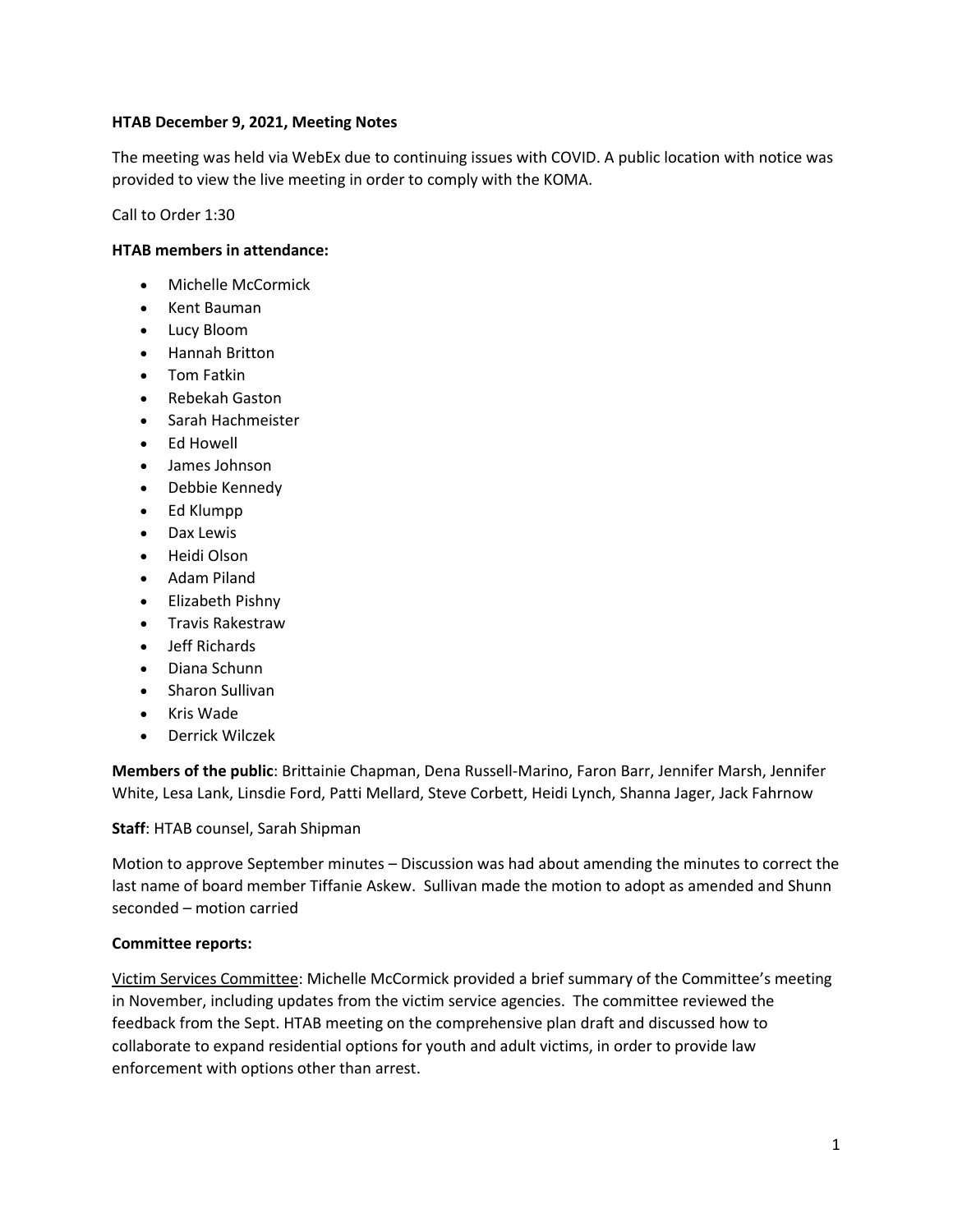Law Enforcement Committee: Capt. Travis Rakestraw reported that the Committee had met in November and discussed the Shared Hope report card and feedback on the Victim Services Committee DRAFT Recommendations for a Comprehensive Plan for Services. Agency updates were provided:

Agency updates were provided:

- WPD updated on recent demand reduction operation
- Shawnee Co DA's office in partnership with SNCO Sheriff will be launching a local HT task force next month
- KBI: reported 5 immediate response calls since the previous meeting
- Dept. of Homeland Security: reported an increase in smuggling in Western KS and concerned about the overlap with HT
- IMB workgroup is compiling information for a municipal "tool kit" on LE practices regarding illicit massage businesses.

Public Awareness, Prevention and Education Committee: Sharon Sullivan reported that the committee met in November and created the following priorities:

1. Create a hub or repository for resources on HT prevention education that is accessible statewide

2. Focus on K-12 education, with partners

3. Design outreach content that reaches the victims or those being exploited (labor and sex trafficking), such as posters, flyers, billboard, etc...

Sharon also shared that she and Elizabeth met with the 3Strands program for prevention education on HT and may be considering a pilot program with the Shawnee Co. Anti-trafficking coalition.

Data Subcommittee: Michelle reported that the data subcommittee met for the first time and discussed the existing sources of HT data and the challenges of creating a shared data system in the state. This committee will be looking for additional members possibly from DCF, KDADS or other appropriate entities. The next steps will include a review of other states HT data systems.

# **Agency updates:**

KBI: Since the beginning of the year, they received 53 Polaris tips, 29 JIAC screenings, 6 immediate response team, 6 DHS contacts, 9 tips from outside the agency, and 19 other tips.

KDHE: Welcomed Kelli Mark, new appointee for KDHE, who replaces Rachel Sisson.

# **Shared Hope state report card:**

Michelle reported that there have been some questions about the new Shared Hope challenge, which outlines new policy recommendations for each state. The "Advanced Legislative Framework" challenge initial score is not a reflection on states' past efforts, but is a brand new challenge with suggestions for implementation.

**Discussion of DRAFT Comprehensive Plan Items:** HTAB reviewed Sections 2 and 3 of the DRAFT comprehensive plan recommendations from the Victim Services Committee. There was discussion about specific items such as training requirements, screening tools, oversight and medically assisted